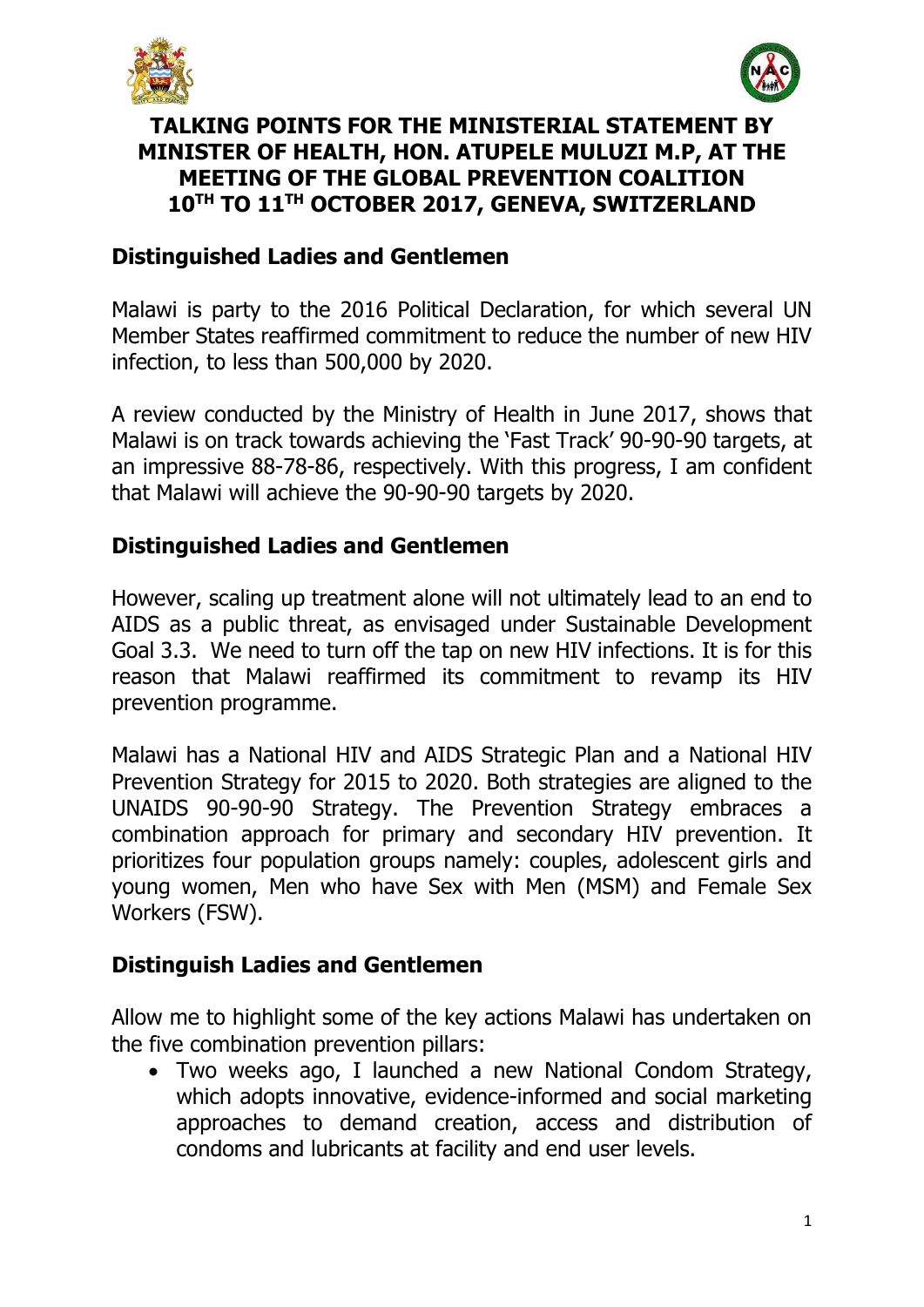



- We are expanding our national programme on Voluntary Medical Male Circumcision (VMMC), guided by a new scale-up, plan targeting both young men and adult males.
- We have developed a new National Adolescent Girls and Young Women (AGYW) Strategy, under the leadership of an interministerial taskforce commissioned by the President. The Strategy will enhance coordination, rapid scale-up and effective delivery of comprehensive package of services for AGYW.
- Additionally, we are making strides in targeted interventions for female sex workers and men having sex with men, despite some limitations in the legal environment and geographical coverage of programming. We have consciously ensured that these key populations are adequately represented in all decision making structures and processes.
- Finally, we have commenced the process of generating local evidence through implementation science, research and demonstration pilots, to guide the full implementation of Pre-Exposure Prophylaxis (PrEP) in the future.

In light of the Global HIV Prevention Coalition, Malawi has just recently completed a rapid assessment and national consultations. This process has accorded us an opportunity to review the current approaches and suggest more relevant innovative interventions to reinvigorate HIV Prevention in Malawi, towards reducing new HIV infections. The country consultation processes have enabled us to recognize the need for realistic prevention targets and more focused results framework for the national HIV prevention programme.

# **Distinguish Ladies and Gentlemen**

In order to reinvigorate HIV Primary Prevention, the Government of Malawi, in collaboration with development partners, civil society organizations, the private sector, key populations led organizations and traditional leadership will seek to:

1. Review the HIV Prevention Strategy and targets at national and subnational levels, in-line with the Global HIV prevention aspirations and targets; which will be accompanied by an appropriate results framework and accountability structures at national and subnational levels;